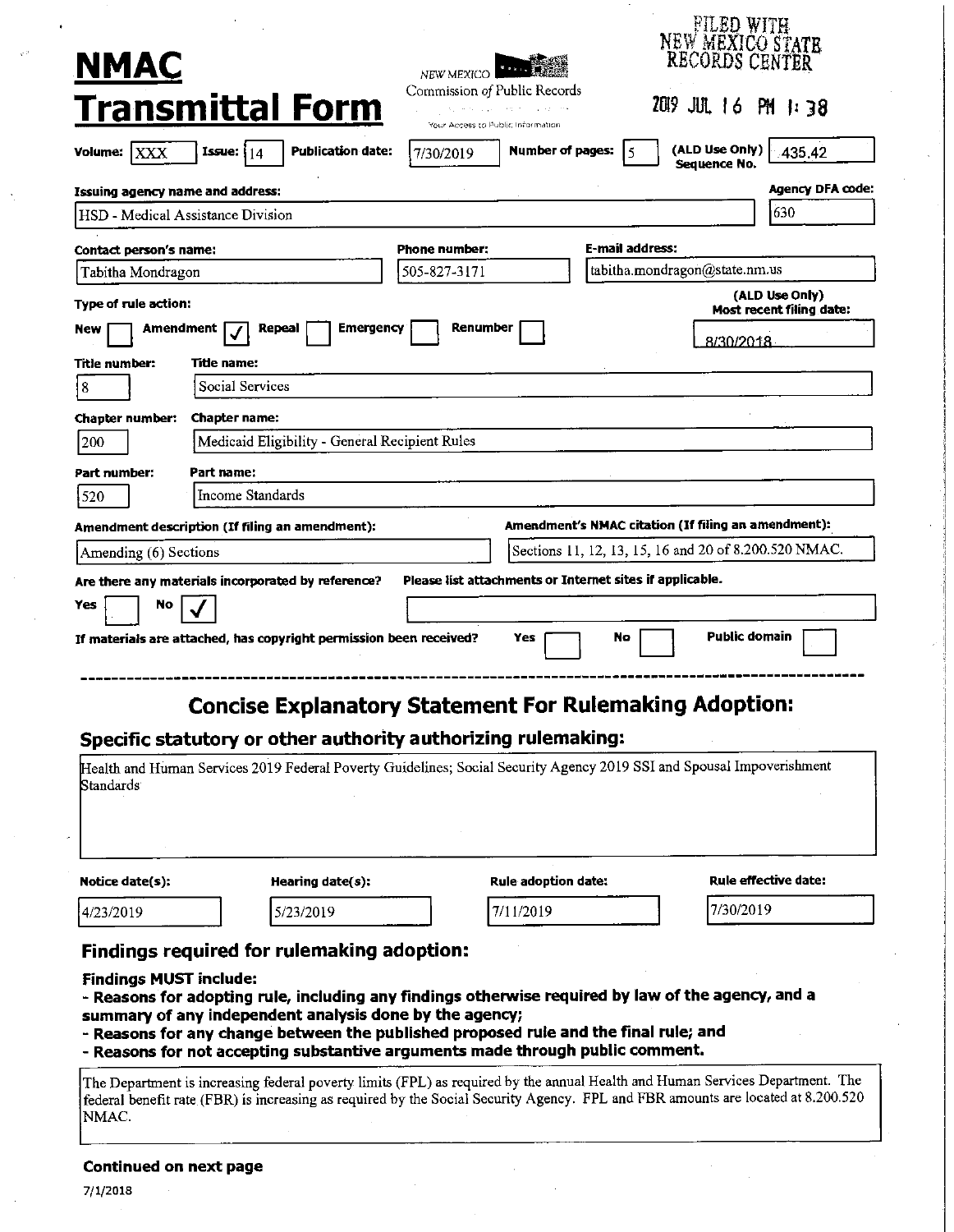# **Findings required for rulemaking adoption:**

**continued** 

NEW MEXICO **limits. Commission of Public Records** 

Your Access to Public Information



2019 JUL 16 PM 1:38

| Issuing authority (If delegated, authority letter must be on file with ALD):<br>Name: | Check if authority has been delegated |
|---------------------------------------------------------------------------------------|---------------------------------------|
| David R. Scrase, M.D.                                                                 |                                       |
| Title:                                                                                |                                       |
| Secretary                                                                             |                                       |
| (BLACK ink only)<br>Signature:                                                        | Date signed:                          |
| Juin                                                                                  | $7112$                                |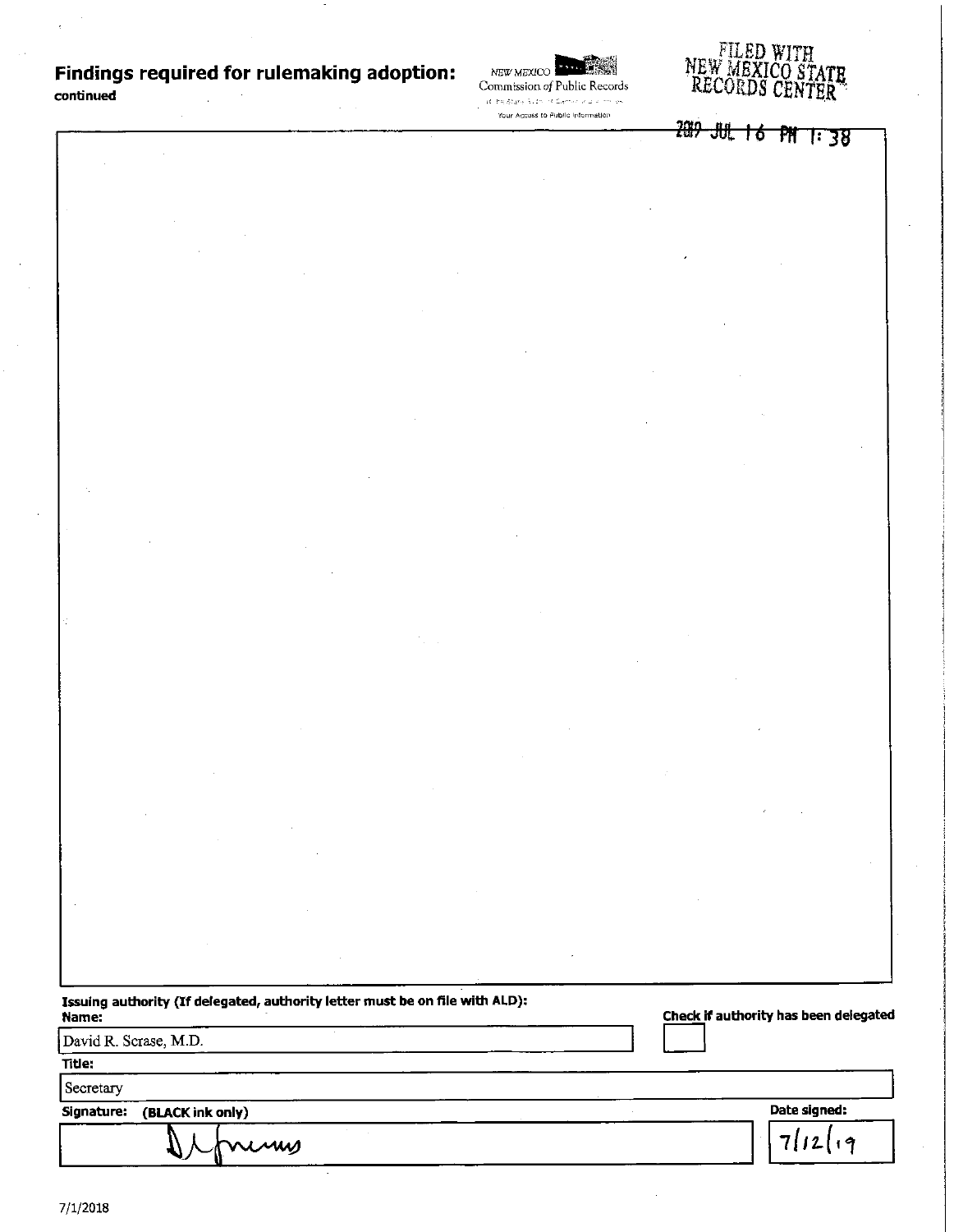### fllLBD **WITH NEW MEXICO STATB RECORDS CENTER**

# **20!9 JUL Io PH f:** *39*

**This is an amendment to 8.200.520 NMAC, Sections 11-13, 15, 16 and 20, effective 7/30/2019.** 

| 8.200.520.11        | FEDERAL POVERTY INCOME GUIDELINES:                         |                                                   |                                                                   |                                                                                                                      |
|---------------------|------------------------------------------------------------|---------------------------------------------------|-------------------------------------------------------------------|----------------------------------------------------------------------------------------------------------------------|
| А.                  |                                                            | One hundred percent federal poverty limits (FPL): |                                                                   |                                                                                                                      |
|                     | Size of budget group                                       |                                                   | FPL per month                                                     |                                                                                                                      |
|                     | 1                                                          |                                                   |                                                                   | [\$1,012] \$1,041                                                                                                    |
|                     | $\overline{c}$                                             |                                                   |                                                                   | [\$1,372] \$1,410                                                                                                    |
|                     | 3                                                          |                                                   |                                                                   | [\$1,732] \$1,778                                                                                                    |
|                     | 4                                                          |                                                   |                                                                   | $[ $2,092]$ \$2,146                                                                                                  |
|                     |                                                            |                                                   |                                                                   | $[$2,452]$ \$2,515                                                                                                   |
|                     | 5                                                          |                                                   |                                                                   |                                                                                                                      |
|                     | 6                                                          |                                                   |                                                                   | $[$2,812]$ \$2,883                                                                                                   |
|                     | 7                                                          |                                                   |                                                                   | $[43, 172]$ \$3,251                                                                                                  |
|                     | 8                                                          |                                                   |                                                                   | $[43,532]$ \$3.620                                                                                                   |
|                     |                                                            |                                                   |                                                                   | Add [\$369] \$369 for each additional person in the budget group.                                                    |
|                     |                                                            |                                                   |                                                                   | *Use only these two standards for the qualified medicare beneficiary (QMB) program.                                  |
| В.                  |                                                            |                                                   |                                                                   | One hundred twenty percent FPL: This income level is used only in the determination of the                           |
|                     |                                                            |                                                   |                                                                   | maximum income limit for specified low income medicare beneficiaries (SLIMB) applicants or eligible recipients.      |
|                     | Applicant or eligible recipient                            |                                                   | Amount                                                            |                                                                                                                      |
|                     |                                                            | Individual                                        |                                                                   | At least $[4,012]$ \$1,041 per month but no more than $[4,214]$                                                      |
|                     |                                                            |                                                   |                                                                   |                                                                                                                      |
| $$1,249$ per month. |                                                            |                                                   |                                                                   |                                                                                                                      |
|                     | $\overline{2}$                                             | Couple                                            |                                                                   | At least $[\frac{1372}{1372}]$ \$1,410 per month but no more than $[\frac{164}{646}]$                                |
| $$1,691$ per month. |                                                            |                                                   |                                                                   |                                                                                                                      |
|                     |                                                            |                                                   |                                                                   | For purposes of this eligibility calculation, "couple" means an applicant couple or an                               |
|                     | applicant with an ineligible spouse when income is deemed. |                                                   |                                                                   |                                                                                                                      |
| C.                  | One hundred thirty-three percent FPL:                      |                                                   |                                                                   |                                                                                                                      |
|                     | Size of budget group                                       |                                                   | FPL per month                                                     |                                                                                                                      |
|                     | 1                                                          |                                                   |                                                                   | $[41,346]$ \$1,385                                                                                                   |
|                     | $\overline{c}$                                             |                                                   |                                                                   | $[$1,825]$ $$1,875$                                                                                                  |
|                     | 3                                                          |                                                   |                                                                   | [ <del>\$2,304</del> ] <u>\$2,365</u>                                                                                |
|                     | 4                                                          |                                                   |                                                                   | [\$2,782] \$2,854                                                                                                    |
|                     | 5                                                          |                                                   |                                                                   | [\$3,261] \$3,344                                                                                                    |
|                     | 6                                                          |                                                   |                                                                   | [\$3,740] \$3,834                                                                                                    |
|                     |                                                            |                                                   |                                                                   |                                                                                                                      |
|                     | 7                                                          |                                                   |                                                                   | [\$4,219] \$4,324                                                                                                    |
|                     | 8                                                          |                                                   |                                                                   | [\$4,698] \$4,814                                                                                                    |
|                     |                                                            |                                                   | Add [\$479] \$490 for each additional person in the budget group. |                                                                                                                      |
| D.                  |                                                            |                                                   |                                                                   | One hundred thirty-five percent FPL: This income level is used only in the determination of the                      |
|                     |                                                            |                                                   |                                                                   | maximum income limit for a qualified individual I (QI1) applicant or eligible recipient. For purposes of this        |
|                     |                                                            |                                                   |                                                                   | eligibility calculation, "couple" means an applicant couple or an applicant with an ineligible spouse when income is |
|                     | deemed. The following income levels apply:                 |                                                   |                                                                   |                                                                                                                      |
|                     | Applicant or eligible recipient                            |                                                   | Amount                                                            |                                                                                                                      |
|                     | 1                                                          | Individual                                        |                                                                   | At least [\$1,214] \$1.249 per month but no more than [\$1,366]                                                      |
| $$1,406$ per month. |                                                            |                                                   |                                                                   |                                                                                                                      |
|                     |                                                            | Couple                                            |                                                                   | At least $[4,646]$ \$1,691 per month but no more than $[4,852]$                                                      |
|                     | 2                                                          |                                                   |                                                                   |                                                                                                                      |
| \$1,903 per month.  |                                                            |                                                   |                                                                   |                                                                                                                      |
| Е.                  | One hundred eighty-five percent FPL:                       |                                                   |                                                                   |                                                                                                                      |
|                     | Size of budget group                                       |                                                   | FPL per month                                                     |                                                                                                                      |
|                     |                                                            |                                                   |                                                                   | [\$ <del>1,872</del> ] <u>\$1,926</u>                                                                                |
|                     | $\overline{c}$                                             |                                                   |                                                                   | $[ $2,538]$ \$2,607                                                                                                  |
|                     | 3                                                          |                                                   |                                                                   | [\$3,204] \$3,289                                                                                                    |
|                     |                                                            |                                                   |                                                                   | [\$3,870] \$3,970                                                                                                    |
|                     | 5                                                          |                                                   |                                                                   | $[4,536]$ \$4,652                                                                                                    |
|                     | 6                                                          |                                                   |                                                                   | $[$ \$5,202] \$5,333                                                                                                 |
|                     |                                                            |                                                   |                                                                   | $[$ \$5,868] \$6,015                                                                                                 |
|                     | 7                                                          |                                                   |                                                                   |                                                                                                                      |
|                     | 8                                                          |                                                   |                                                                   | [\$6,534] \$6,696                                                                                                    |
|                     |                                                            |                                                   | Add [\$666] \$681 for each additional person in the budget group. |                                                                                                                      |
| F.                  | Two hundred percent FPL:                                   |                                                   |                                                                   |                                                                                                                      |

 $\mathbbm{1}$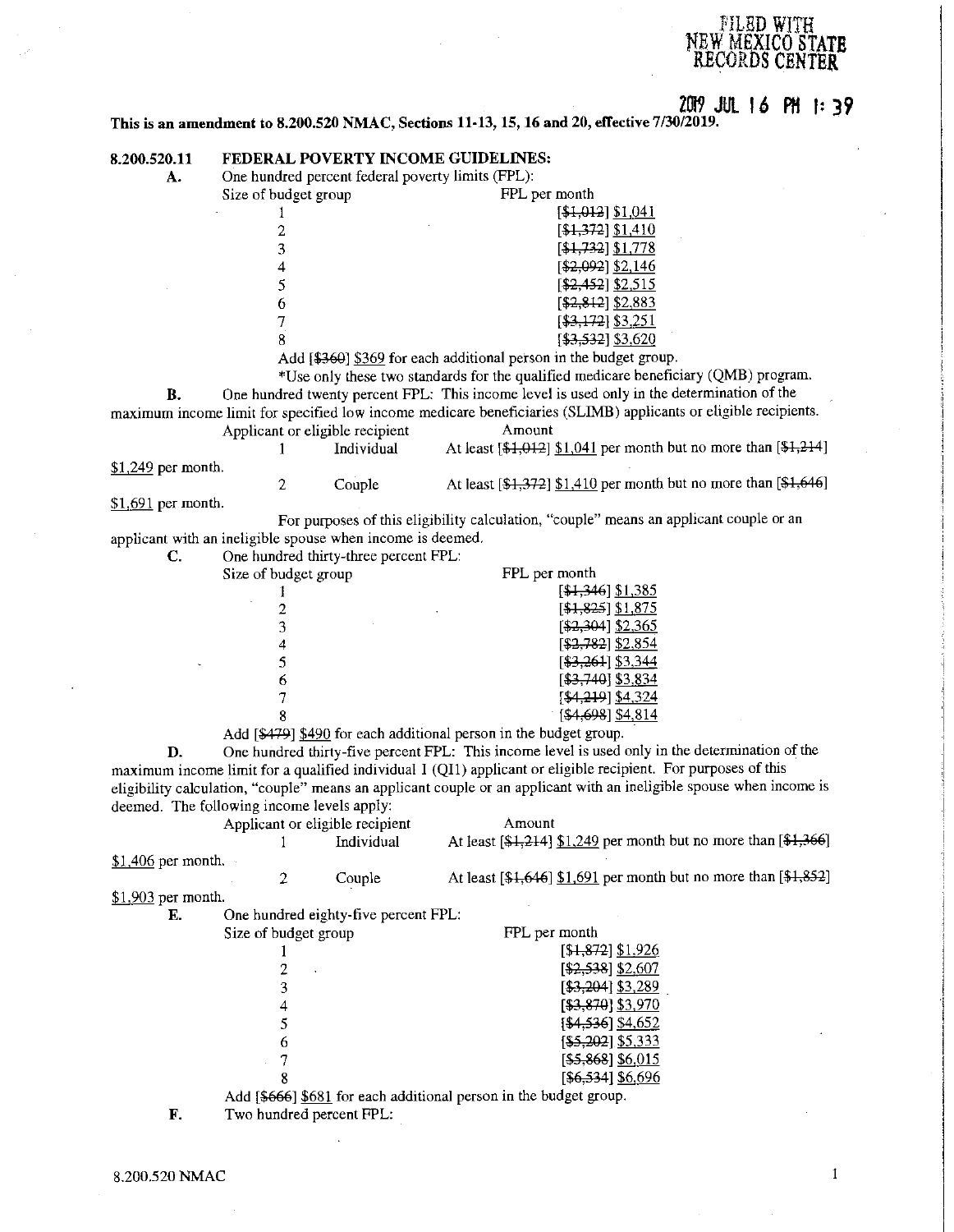### NLED WIT  $NEW$  MEXI RECORDS

20!9 JUL **16 P11 f1** *39* 

| Size of budget group | FPL per month                                                     |
|----------------------|-------------------------------------------------------------------|
|                      | [\$2,024] \$2,082                                                 |
|                      | [ <del>\$2,744</del> ] \$2 <u>,819</u>                            |
|                      | [ <del>\$3,464</del> ] \$3,555                                    |
| 4                    | [\$4,184] \$4,292                                                 |
|                      | [\$4,904] <u>\$5,029</u>                                          |
| 6                    | 55,624 \$5,765                                                    |
|                      | [\$6,344] \$6,502                                                 |
| 8                    | [\$7,064] \$7,239                                                 |
|                      | Add [\$720] \$737 for each additional person in the budget group. |

| G. | Two hundred thirty-five percent FPL:                              |                                       |
|----|-------------------------------------------------------------------|---------------------------------------|
|    | Size of budget group                                              | FPL per month                         |
|    |                                                                   | $[$2,378]$ \$2,446                    |
|    |                                                                   | [ <del>\$3,22</del> 4] \$3,312        |
|    | 3                                                                 | [\$4,070] \$4,178                     |
|    |                                                                   | $[$4,916]$ \$5,043                    |
|    |                                                                   | [\$5,762] \$5,909                     |
|    | 6                                                                 | [\$6,608] \$6,774                     |
|    |                                                                   | [ <del>\$7,454</del> ] <u>\$7,640</u> |
|    |                                                                   | [\$8,300] \$8,506                     |
|    | Add [\$846] \$866 for each additional person in the budget group. |                                       |

**H.** Two hundred fifty percent FPL:

| Size of budget group | FPL per month      |
|----------------------|--------------------|
|                      | [\$2,530] \$2,603  |
|                      | [\$3,430] \$3,523  |
|                      | [\$4,330] \$4,444  |
|                      | $[$5,230]$ \$5,365 |
|                      | [\$6,130] \$6,286  |
| 6                    | $[$7,030]$ \$7,207 |
|                      | [\$7,930] \$8,128  |
|                      | 58,830] \$9,048    |
|                      |                    |

Add [\$9001 \$920 for each additional person in the budget group. [8.200.520.11 NMAC - Rp, 8.200.520.11 NMAC, 8/28/2015; A/E, 4/1/2016; A/E, 9/14/2017; A, 2/1/2018; A/E, . 5/17/2018; A, 9/11/2018; A/E, 4/11/2019; A, 7/30/2019]

# **8.200.520.12 COST OF LIVING ADJUSTMENT (COLA) DISREGARD COMPUTATION:** The

countable social security benefit without the COLA is calculated using the COLA increase table as follows: **A.** divide the current gross social security benefit by the COLA increase in the most current year; the

result is the social security benefit before the COLA increase;

**B.** divide the result from Subsection A above by the COLA increase from the previous period or **year; the result is the social security benefit before the increase for that period or year; and** 

**C.** repeat Subsection B above for each year, through the year that the applicant or eligible recipient received both social security benefits and supplemental security income (SSI); the final result is the countable social security benefit.

| COLA Increase and disregard table |                 |                      |                    |
|-----------------------------------|-----------------|----------------------|--------------------|
|                                   | Period and year | <b>COLA</b> increase | $=$ benefit before |
|                                   | 2019 Jan - Dec  | 2.8                  | Jan 19             |
| $[4]$ 2                           | 2018 Jan - Dec  | 2.0                  | Jan 18             |
| [2] 3                             | 2017 Jan - Dec  | 0.3                  | Jan 17             |
| $[3] 4$                           | 2016 Jan - Dec  | 0                    | Jan 16             |
| $[4]$ 5                           | 2015 Jan - Dec  | 1.017                | Jan 15             |
| $[5]$ 6                           | 2014 Jan - Dec  | 1.015                | Jan 14             |
| $[6]$ $\overline{2}$              | 2013 Jan - Dec  | 1.017                | Jan $13$           |
| $[7]$ 8                           | 2012 Jan - Dec  | 1.037                | Jan 12             |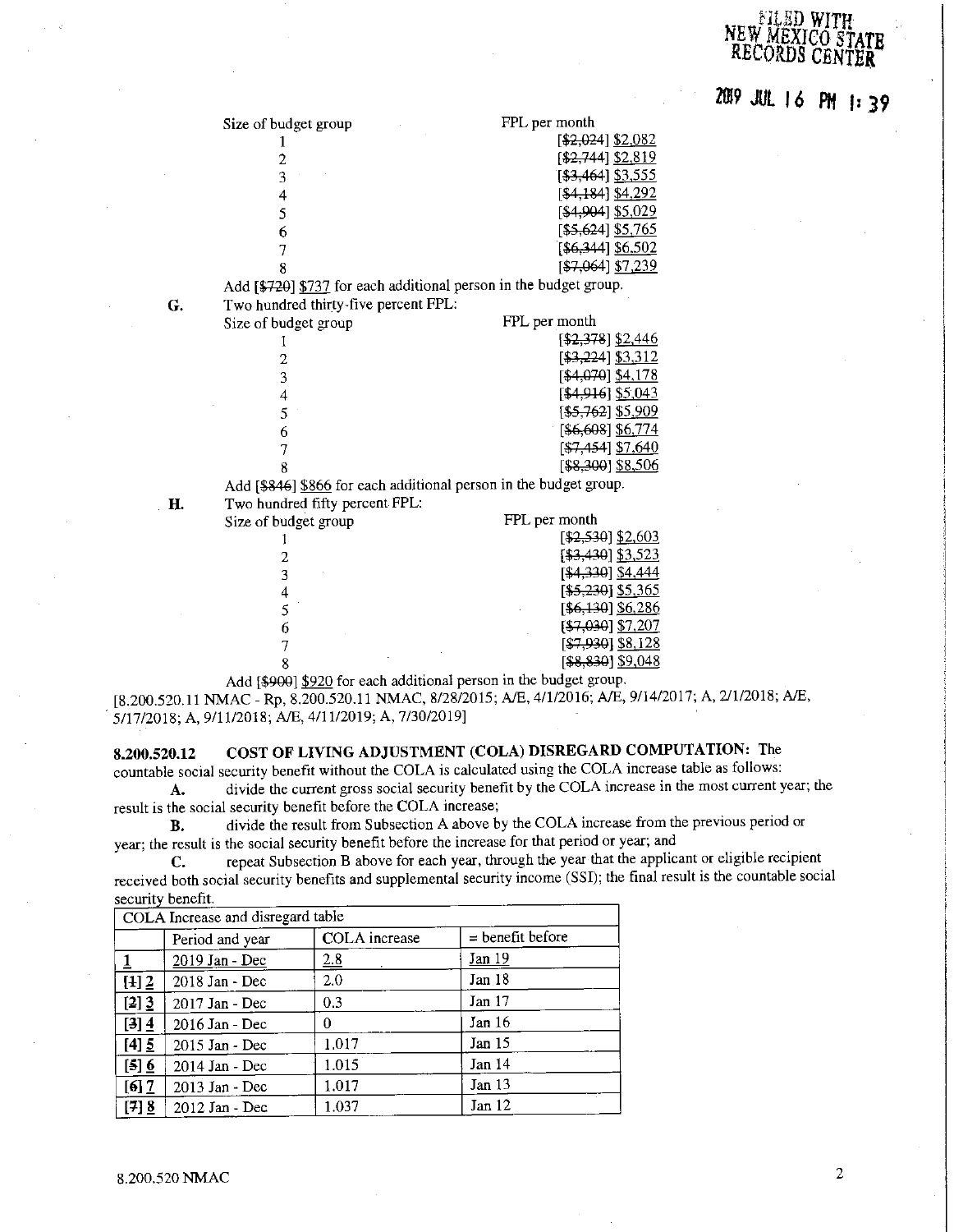#### $[11,11]$  Tilla NEW MEXICO STATE RECORDS CENTER.

2019 JUL 16 PH 1:39

| [8] 9                      | 2011 Jan - Dec | $\mathbf 0$ | Jan 11            |
|----------------------------|----------------|-------------|-------------------|
| $[9]$<br>10                | 2010 Jan - Dec | 1           | Jan 10            |
| $[40]$                     |                |             |                   |
| $11^{\circ}$               | 2009 Jan - Dec | 1           | Jan 09            |
| $[44]$<br>12               | 2008 Jan - Dec | 1.058       | Jan 08            |
| $[12]$<br><u>13</u>        | 2007 Jan - Dec | 1.023       | Jan $07$          |
| $[43]$<br>14               | 2006 Jan - Dec | 1.033       | Jan 06            |
| $[14]$<br>15               | 2005 Jan - Dec | 1.041       | Jan <sub>05</sub> |
| $[45]$<br><u>16</u>        | 2004 Jan - Dec | 1.027       | Jan 04            |
| $[46]$<br><u>17</u>        | 2003 Jan - Dec | 1.021       | Jan 03            |
| [17]<br><u>18</u>          | 2002 Jan - Dec | 1.014       | Jan 02            |
| $[48]$<br>19               | 2001 Jan - Dec | 1.026       | Jan 01            |
| $[19]$<br>20               | 2000 Jan - Dec | 1.035       | Jan 00            |
| [20]<br>21                 | 1999 Jan - Dec | 1.025       | Jan 99            |
| $[21]$<br>22               | 1998 Jan - Dec | 1.013       | Jan 98            |
| [22]<br>23                 | 1997 Jan - Dec | 1.021       | Jan $971$         |
| [23]<br>24                 | 1996 Jan - Dec | 1.029       | Jan 96            |
| $[24]$<br>25               | 1995 Jan - Dec | 1.026       | Jan 95            |
| [25]<br>26                 | 1994 Jan - Dec | 1.028       | Jan 94            |
| $[26]$<br>27               | 1993 Jan - Dec | 1.026       | Jan 93            |
| [27]<br>$\overline{28}$    | 1992 Jan - Dec | 1.03        | Jan 92            |
| $[28]$<br>$\underline{29}$ | 1991 Jan - Dec | 1.037       | Jan 91            |
| [29]<br>30                 | 1990 Jan - Dec | 1.054       | Jan 90            |
| $[30]$<br>31               | 1989 Jan - Dec | 1.047       | Jan 89            |
| $[34]$<br>32               | 1988 Jan - Dec | $1.04 -$    | Jan 88            |
| [32]<br>33                 | 1987 Jan - Dec | 1.042       | Jan 87            |
| [33]<br>34                 | 1986 Jan - Dec | 1.013       | Jan 86            |
| $[34]$<br><u>35</u>        | 1985 Jan - Dec | 1.031       | Jan 85            |
| $[35]$<br>$\underline{36}$ | 1984 Jan - Dec | 1.035       | Jan 84            |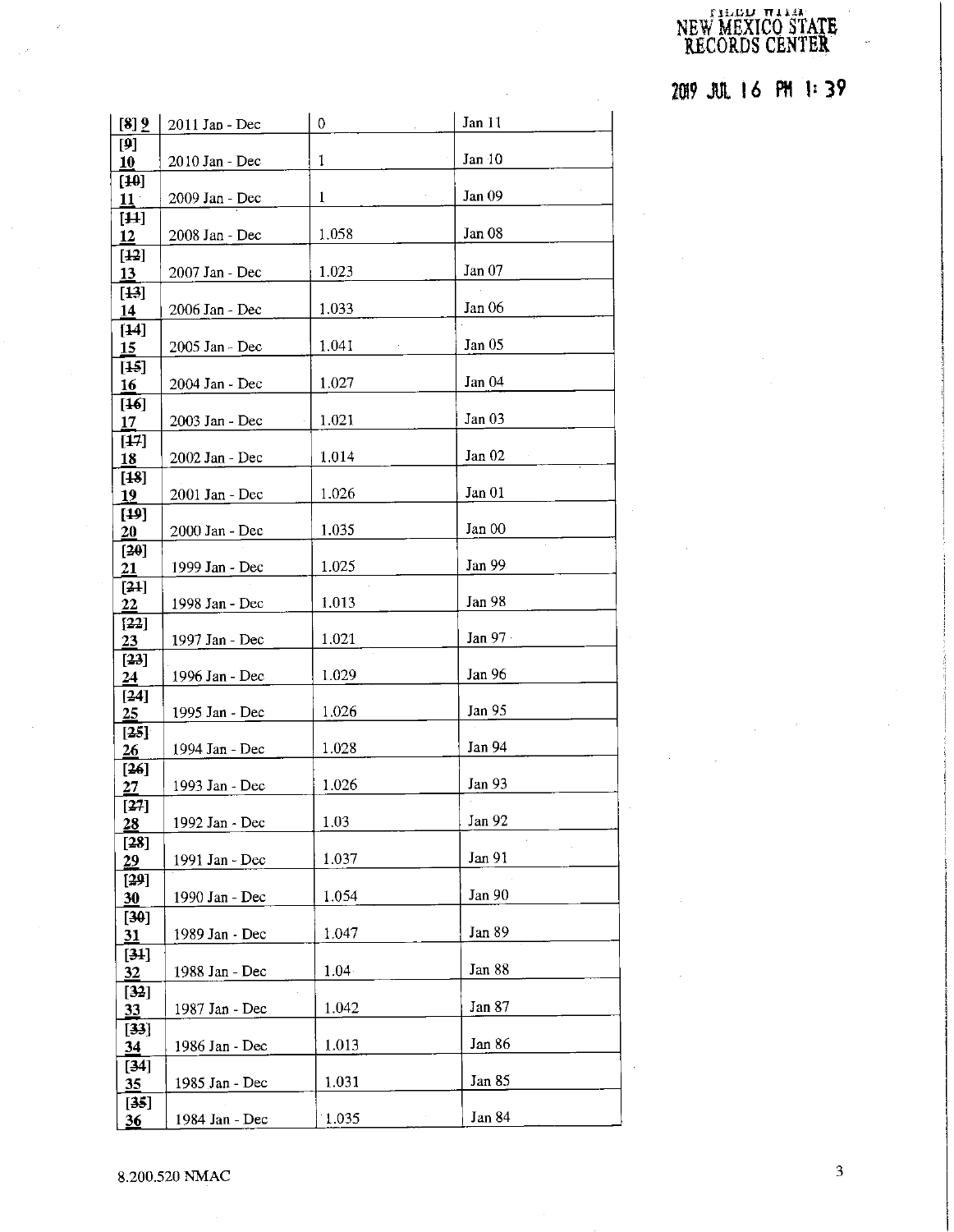# FJLED WJTH NEW **MEXICO STATE RECORDS CENTER**

**20!9 JUL** I **6 PH** I: 39

| $[36]$<br>37 | 1982 Jul - 1983 Dec | 1.035 | Jul 82        |
|--------------|---------------------|-------|---------------|
| [37]<br>38   | 1981 Jul - 1982 Jun | 1.074 | <b>Jul 81</b> |
| $[38]$<br>39 | 1980 Jul - 1981 Jun | 1.112 | <b>Jul 80</b> |
| [39]<br>40   | 1979 Jul - 1980 Jun | 1.143 | Jul 79        |
| $[40]$<br>41 | 1978 Jul - 1979 Jun | 1.099 | <b>Jul 78</b> |
| $[44]$<br>42 | 1977 Jul - 1978 Jun | 1.065 | <b>Jul 77</b> |
| [42]<br>43   | 1977 Apr - 1977 Jun | 1.059 | Apr 77        |

[8.200.520.12 NMAC - Rp, 8.200.520.12 NMAC, 8/28/2015; A/E, 1/1/2016; A/E, 3/1/2017; A/E, 5/17/2018; A, 9/11/2018; A/E, 4/11/2019; A, 7/30/2019]

| 8.200.520.13            |            |                  |            |            |             | FEDERAL BENEFIT RATES (FBR) AND VALUE OF ONE-THIRD REDUCTION (VTR): |
|-------------------------|------------|------------------|------------|------------|-------------|---------------------------------------------------------------------|
| Year                    | Individual | Institution      | Individual | Couple     | Institution | Couple                                                              |
|                         | <b>FBR</b> | <b>FBR</b>       | <b>VTR</b> | <b>FBR</b> | <b>FBR</b>  | <b>VTR</b>                                                          |
| 1/89 to 1/90            | \$368      | \$30             | \$122.66   | \$553      | \$60        | \$184.33                                                            |
| 1/90 to 1/91            | \$386      | \$30             | \$128.66   | \$579      | \$60        | \$193.00                                                            |
| 1/91 to 1/92            | \$407      | \$30             | \$135.66   | \$610      | \$60        | \$203.33                                                            |
| 1/92 to 1/93            | \$422      | \$30             | \$140.66   | \$633      | \$60        | \$211.00                                                            |
| 1/93 to 1/94            | \$434      | \$30             | \$144.66   | \$652      | \$60        | \$217.33                                                            |
| 1/94 to 1/95            | \$446      | \$30             | \$148.66   | \$669      | \$60        | \$223.00                                                            |
| 1/95 to 1/96            | \$458      | \$30             | \$152.66   | \$687      | \$60        | \$229.00                                                            |
| 1/96 to 1/97            | \$470      | \$30             | \$156.66   | \$705      | \$60        | \$235.00                                                            |
| 1/97 to 1/98            | \$484      | \$30             | \$161.33   | \$726      | \$60        | \$242.00                                                            |
| 1/98 to 1/99            | \$494      | $\overline{$}30$ | \$164.66   | \$741      | \$60        | \$247.00                                                            |
| 1/99 to 1/00            | \$500      | \$30             | \$166.66   | \$751      | \$60        | \$250.33                                                            |
| 1/00 to 1/01            | \$512      | \$30             | \$170.66   | \$769      | \$60        | \$256.33                                                            |
| 1/01 to 1/02            | \$530      | \$30             | \$176.66   | \$796      | \$60        | \$265.33                                                            |
| 1/02 to 1/03            | \$545      | \$30             | \$181.66   | \$817      | \$60        | \$272.33                                                            |
| 1/03 to 1/04            | \$552      | \$30             | \$184.00   | \$829      | \$60        | \$276.33                                                            |
| $1/04$ to $1/05$        | \$564      | \$30             | \$188      | \$846      | \$60        | \$282.00                                                            |
| 1/05 to 1/06            | \$579      | \$30             | \$193      | \$869      | \$60        | \$289.66                                                            |
| 1/06 to 1/07            | \$603      | \$30             | \$201      | \$904      | \$60        | \$301.33                                                            |
| 1/07 to 1/08            | \$623      | \$30             | \$207.66   | \$934      | \$60        | \$311.33                                                            |
| 1/08 to 1/09            | \$637      | \$30             | \$212.33   | \$956      | \$60        | \$318.66                                                            |
| 1/09 to 1/10            | \$674      | \$30             | \$224.66   | \$1,011    | \$60        | \$337                                                               |
| 1/10 to 1/11            | \$674      | \$30             | \$224.66   | \$1,011    | \$60        | \$337                                                               |
| $1/11$ to $1/12$        | \$674      | \$30             | \$224.66   | \$1,011    | \$60        | \$337                                                               |
| 1/12 to 1/13            | \$698      | \$30             | \$232.66   | \$1,048    | \$60        | \$349.33                                                            |
| 1/13 to 1/14            | \$710      | \$30             | \$237      | \$1,066    | \$60        | \$355                                                               |
| 1/14 to 1/15            | \$721      | \$30             | \$240      | \$1082     | \$60        | \$361                                                               |
| 1/15 to 12/15           | \$733      | \$30             | \$244      | \$1,100    | \$60        | \$367                                                               |
| $\frac{1}{16}$ to 12/16 | \$733      | \$30             | \$244      | \$1,100    | \$60        | \$367                                                               |
| 1/17 to 12/17           | \$735      | \$30             | \$245      | \$1,103    | \$60        | \$368                                                               |
| 1/18 to 12/18           | \$750      | \$30             | \$250      | \$1,125    | \$60        | \$375                                                               |
| 1/19 to 12/19           | \$771      | \$30             | \$257      | \$1,157    | \$60        | \$386                                                               |

A. Ineligible child deeming allocation is [\$350.00] \$386.

**B.** Part  $\overrightarrow{B}$  premium is  $[$134.00]$   $$135.50$  per month.